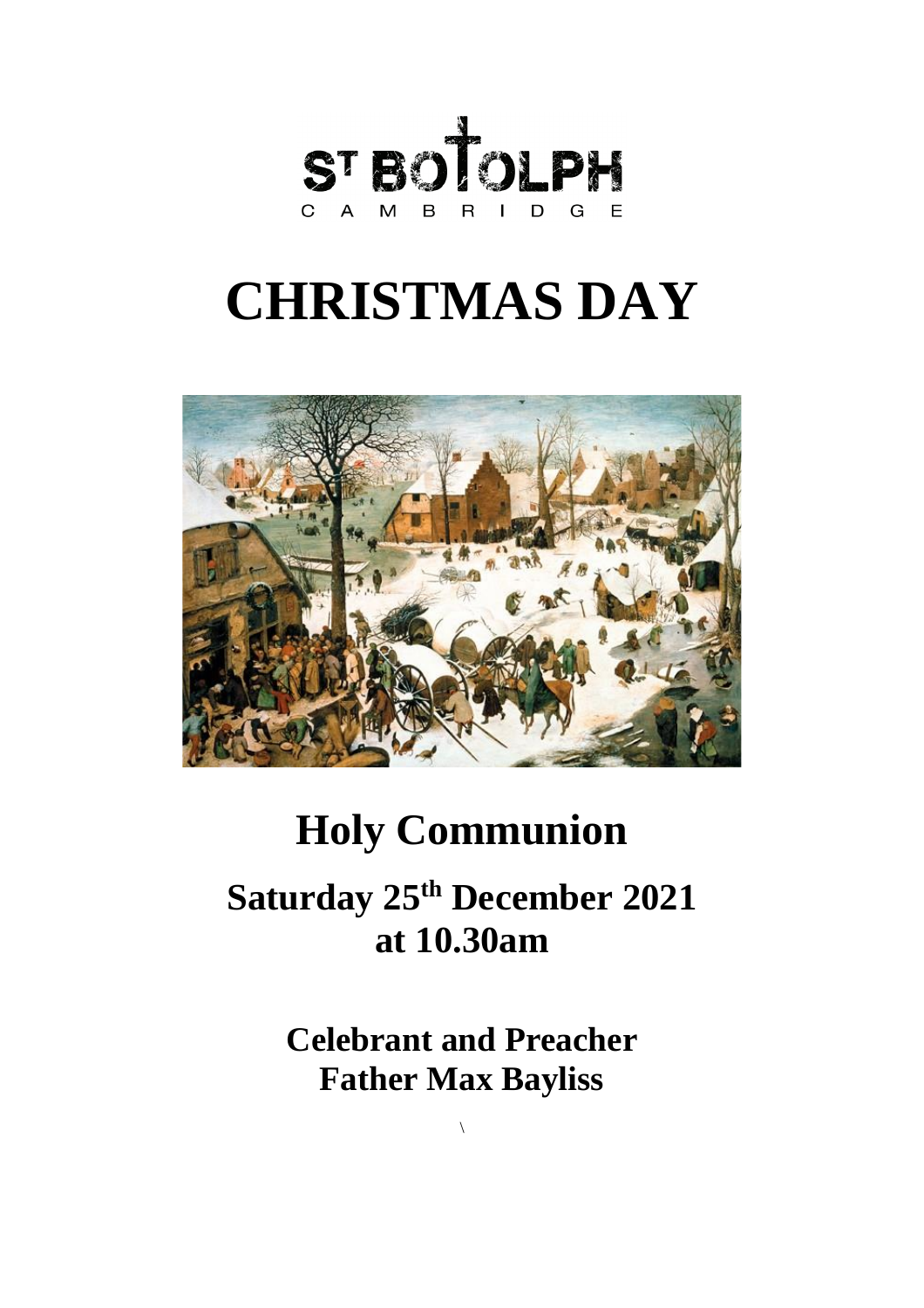#### Organ Music before the service **JS Bach** *Pastorale*

*¶ Please stand*

# **WELCOME**

#### *THE INTROIT*

#### **Hymn NEH 30** *O come all ye faithful*

1 O come, all ye faithful, Joyful and triumphant, O come ye, O come ye to Bethlehem; Come and behold him Born the King of Angels: *O come, let us adore him, O come, let us adore him, O come, let us adore him, Christ the Lord!*

2 God of God, Light of Light, Lo! he abhors not the Virgin's womb; Very God, Begotten, not created: *O come, let us adore him* . . .

3 Child, for us sinners Poor and in the manger, Fain we embrace thee, with awe and love; Who would not love thee, Loving us so dearly? *O come, let us adore him* . . .

4 Sing, choirs of Angels, Sing in exultation, Sing, all ye citizens of heaven above; Glory to God In the Highest: *O come, let us adore him* . . .

5 Yea, Lord, we greet thee, Born this happy morning, Jesu, to thee be glory given; Word of the Father, Now in flesh appearing: *O come, let us adore him* . . .

#### *¶ Please kneel or sit*

#### *THE LORD'S PRAYER*

UR Father, which art in heaven, hallowed be thy name; thy kingdom come; thy will be done; in earth as it is in heaven. Give us this day our daily bread. And forgive us our trespasses, as we earth as it is in heaven. Give us this day our daily bread. And forgive us our trespasses, as we forgive them that trespass against us. And lead us not into temptation; but deliver us from evil. **Amen.**

# *THE COLLECT FOR PURITY*

# LMIGHTY God,

**A** LMIGHTY God,<br>**A** unto whom all hearts be open, all desires known, and from whom no secrets are hid; Cleanse the **thoughts of our hearts by the inspiration of thy Holy Spirit, that we may perfectly love thee, and worthily magnify thy holy Name; through Christ our Lord. Amen.**

#### *THE SUMMARY OF THE LAW*

OUR Lord Jesus Christ said: Hear, O Israel, The Lord our God is one Lord; and thou shalt love the Lord thy God with all thy heart, and with all thy soul, and with all thy mind, and with all thy strength. This thy God with all thy heart, and with all thy soul, and with all thy mind, and with all thy strength. This is the first commandment. And the second is like, namely this: Thou shalt love thy neighbour as thyself. There is none other commandment greater than these. On these two commandments hang all the Law and the Prophets.

**Lord have mercy upon us and write all these thy laws in out hearts, we beseech thee.**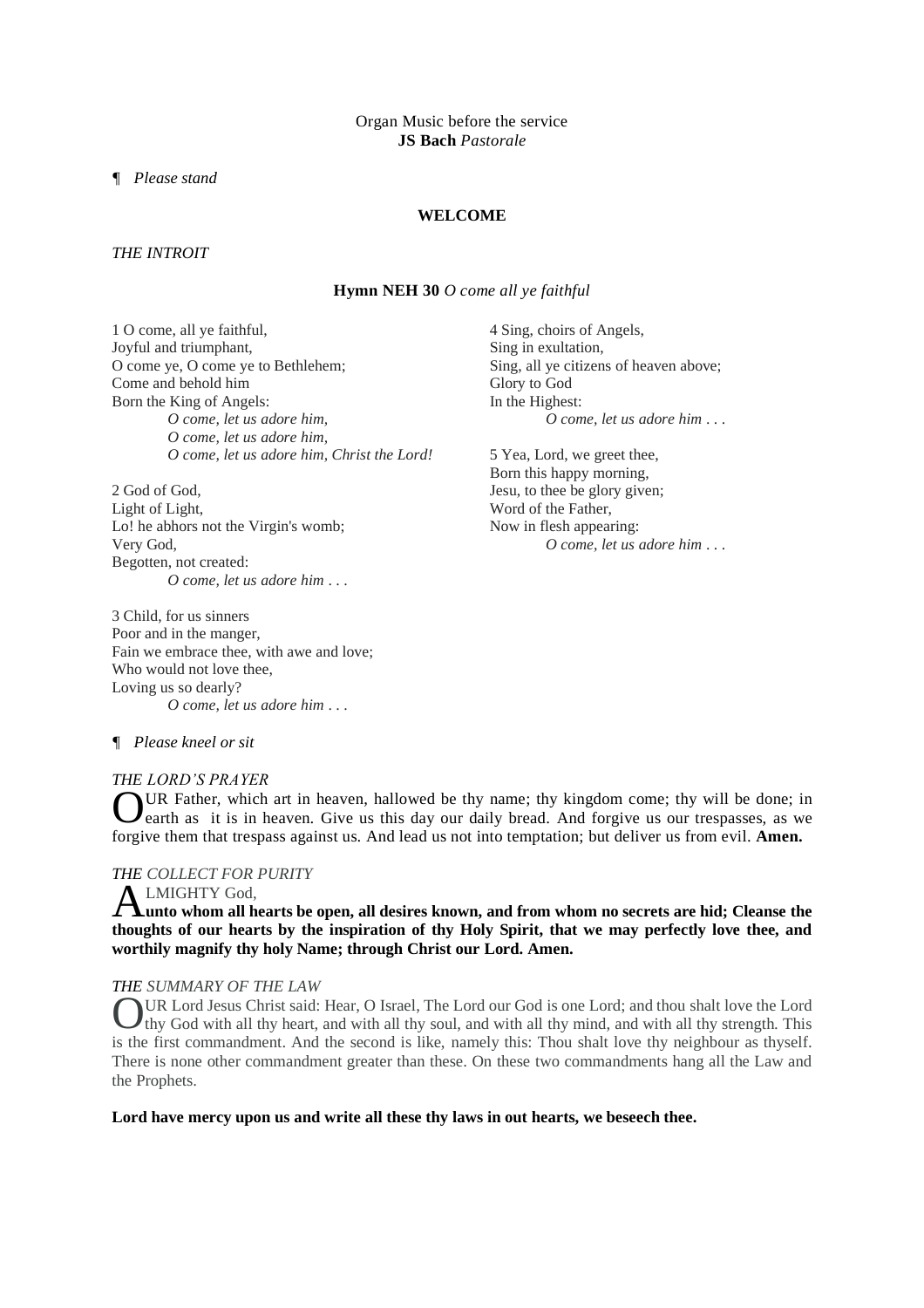Let us pray.

#### *THE COLLECT FOR THE SOVEREIGN*

LMIGHTY God, whose kingdom is everlasting, and power infinite: Have mercy upon the whole **ALMIGHTY** God, whose kingdom is everlasting, and power infinite: Have mercy upon the whole Church; and so rule the heart of thy chosen servant ELIZABETH, our Queen and Governor, that she (knowing whose minister she is) may above all things seek thy honour and glory: and that we, and all her subjects (duly considering whose authority she hath) may faithfully serve, honour, and humbly obey her, in thee, and for thee, according to thy blessed Word and ordinance; through Jesus Christ our Lord, who with thee and the Holy Ghost liveth and reigneth, ever one God, world without end. **Amen.**

#### *THE COLLECT OF THE DAY*

Eternal God, who made this most holy night to shine with the brightness of your one true light: bring us, who have known the revelation of that light on earth, to see the radiance of your heavenly glory; through Jesus Christ your Son our Lord, who is alive and reigns with you, in the unity of the Holy Spirit, one God, now and for ever. **Amen.**

#### *¶ Please sit*

#### *THE EPISTLE (read by Jayne Ringrose)*

#### *The Epistle is written in the first chapter of the Epistle to the Hebrews, beginning at the first verse.*

OD, who at sundry times and in divers manners spake in time past unto the fathers by the prophets, COD, who at sundry times and in divers manners spake in time past unto the fathers by the prophets, thath in these last days spoken unto us by his Son, whom he hath appointed heir of all things, by whom also he made the worlds; who being the brightness of his glory, and the express image of his person, and upholding all things by the word of his power, when he had by himself purged our sins, sat down on the right hand of the Majesty on high; being made so much better than the angels, as he hath by inheritance obtained a more excellent name than they. For unto which of the angels said he at any time, Thou art my Son, this day have I begotten thee? And again, I will be to him a Father, and he shall be to me a Son? And again, when he bringeth in the first-begotten into the world, he saith, And let all the angels of God worship him. And of the angels he saith, Who maketh his angels spirits, and his ministers a flame of fire. But unto the Son he saith, Thy throne, O God, is for ever and ever; a sceptre of righteousness is the sceptre of thy kingdom: Thou hast loved righteousness, and hated iniquity; therefore God, even thy God, hath anointed thee with the oil of gladness above thy fellows. And, Thou, Lord, in the beginning hast laid the foundation of the earth; and the heavens are the works of thine hands: they shall perish, but thou remainest; and they all shall wax old as doth a garment; and as a vesture shalt thou fold them up, and they shall be changed; but thou art the same, and thy years shall not fail.

#### *Here endeth the Epistle.*

*¶ Please stand*

*THE GRADUAL*

#### **Gradual Hymn NEH 40** *What child is this*

WHAT child is this, who, laid to rest On Mary's lap is sleeping? Whom angels greet with anthems sweet, While shepherds watch are keeping? This, this is Christ the King, Whom shepherds worship and angels sing: Haste, haste to bring him praise The Babe, the son of Mary.

- 2 Why lies he in such mean estate, Where ox and ass are feeding? Come, have no fear, God's son is here, His love all loves exceeding:
	- Nails, spear, shall pierce him through, The cross be borne for me, for you:
	- Hail, hail, the Saviour comes, The Babe, the son of Mary.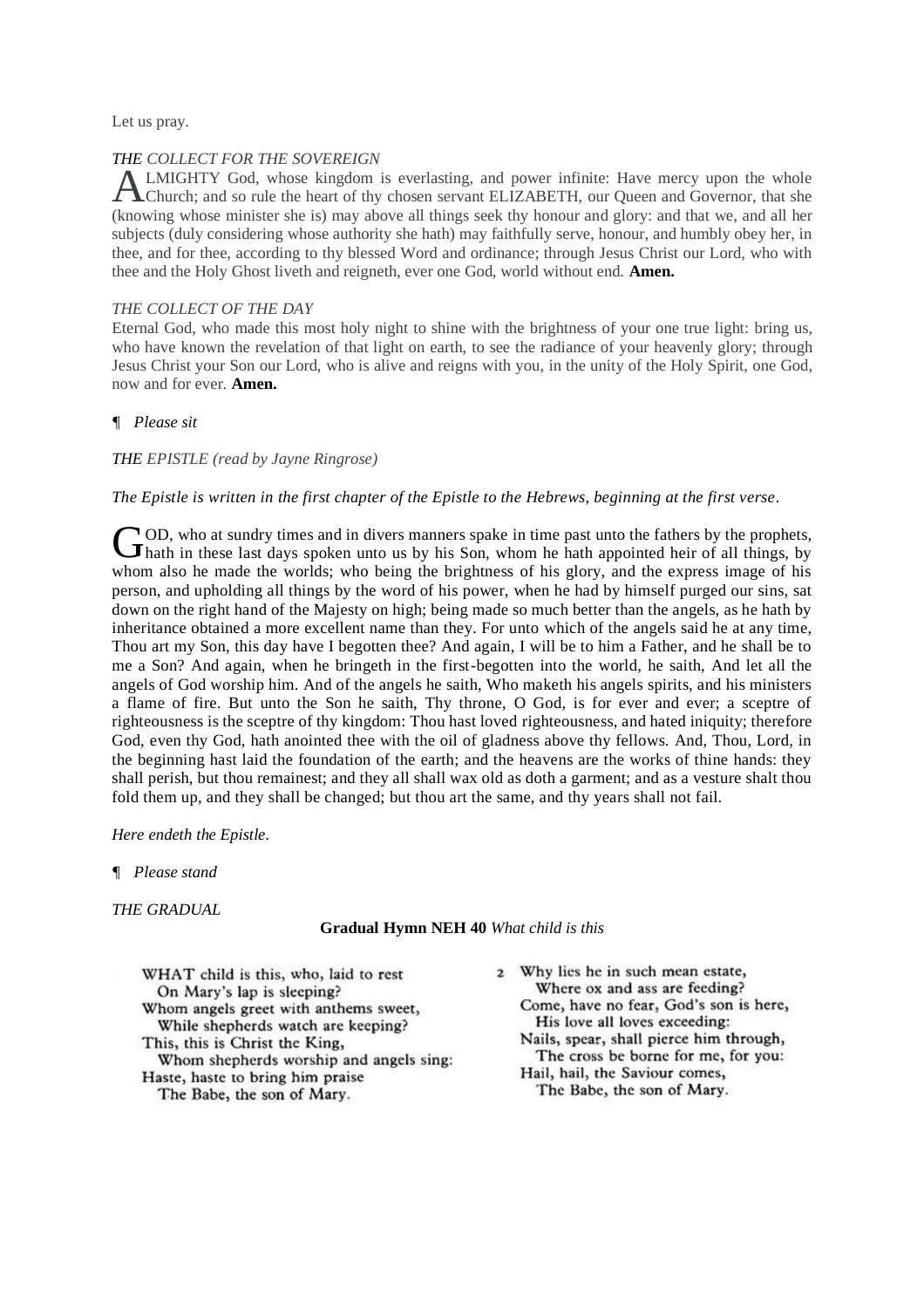3 So bring him incense, gold and myrrh, All tongues and peoples own him, The King of kings salvation brings, Let every heart enthrone him: Raise, raise your song on high While Mary sings a lullaby, Joy, joy, for Christ is born, The Babe, the son of Mary.

# *THE GOSPEL*

*The Holy Gospel is written in the first chapter of the Gospel according to St John, beginning at the first verse.*

#### **Glory be to thee, O Lord.**

N the beginning was the Word, and the Word was with God, and the Word was God. The same was in the IN the beginning was the Word, and the Word was with God, and the Word was God. The same was in the beginning with God. All things were made by him; and without him was not any thing made that was made. In him was life, and the life was the light of men. And the light shineth in darkness, and the darkness comprehended it not. There was a man sent from God, whose name was John. The same came for a witness, to bear witness of the light, that all men through him might believe. He was not that light, but was sent to bear witness of that light. That was the true light, which lighteth every man that cometh into the world. He was in the world, and the world was made by him, and the world knew him not. He came unto his own, and his own received him not. But as many as received him, to them gave he power to become the sons of God, even to them that believe on his Name: which were born, not of blood, nor of the will of the flesh, nor of the will of man, but of God. And the Word was made flesh, and dwelt among us (and we beheld his glory, the glory as of the only-begotten of the Father) full of grace and truth.

#### **Praise be to thee, O Christ.**

#### *THE NICENE CREED (spoken)*

#### **BELIEVE** in one God

**the Father Almighty, Maker of heaven and earth, And of all things visible and invisible: And in <br>The Father Almighty, Maker of heaven and earth, And of all things visible and invisible: And in one Lord Jesus Christ, the only-begotten Son of God, Begotten of his Father before all worlds, God of God, Light of Light, Very God of very God, Begotten, not made, Being of one substance with the Father, By whom all things were made: Who for us men and for our salvation came down from heaven, And was incarnate by the Holy Ghost of the Virgin Mary, And was made man, And was crucified also for us under Pontius Pilate. He suffered and was buried, And the third day he rose again according to the Scriptures, And ascended into heaven, And sitteth on the right hand of the Father. And he shall come again with glory to judge both the quick and the dead: Whose kingdom shall have no end. And I believe in the Holy Ghost, The Lord and giver of life, Who proceedeth from the Father and the Son, Who with the Father and the Son together is worshipped and glorified, Who spake by the Prophets. And I believe one Catholick and Apostolick Church. I acknowledge one Baptism for the remission of sins. And I look for the Resurrection of the dead, And the life of the world to come. Amen.**

*¶ Please sit*

*THE SERMON*

*¶ Please stand*

*THE OFFERTORY*

**Offertory Hymn NEH 32** *O little town of Bethlehem*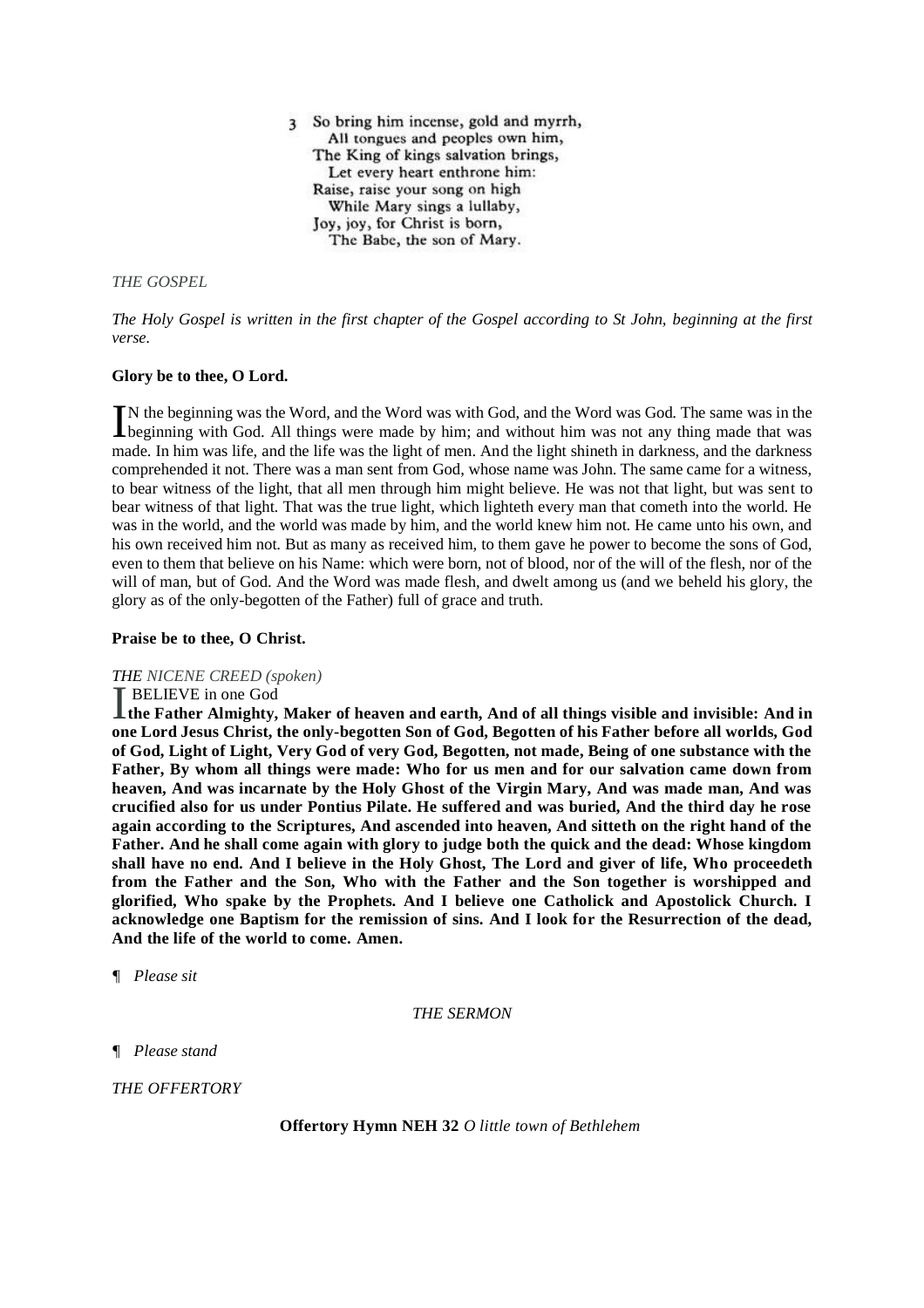O LITTLE town of Bethlehem, How still we see thee lie! Above thy deep and dreamless sleep The silent stars go by. Yet in thy dark streets shineth The everlasting light; The hopes and fears of all the years Are met in thee to-night.

2 O morning stars, together Proclaim the holy birth And praises sing to God the King, And peace to men on earth; For Christ is born of Mary; And, gathered all above, While mortals sleep, the angels keep Their watch of wondering love.

3 How silently, how silently, The wondrous gift is given! So God imparts to human hearts The blessings of his heaven. No ear may hear his coming; But in this world of sin, Where meek souls will receive him, still The dear Christ enters in.

O holy child of Bethlehem, Descend to us, we pray; Cast out our sin, and enter in, Be born in us today. We hear the Christmas angels The great glad tidings tell: O come to us, abide with us,

Our Lord Emmanuel.

# *¶ Please kneel or sit*

#### *THE INTENTIONS*

. . . Let us pray for the whole state of Christ's Church militant here on earth:

# *THE PRAYER FOR THE CHURCH MILITANT*

LMIGHTY and ever living God, who by thy holy Apostle hast taught us to make prayers, and **ALMIGHTY** and ever living God, who by thy holy Apostle hast taught us to make prayers, and supplications, and to give thanks for all men; We humbly beseech thee most mercifully to accept our oblations, and to receive these our prayers, which we offer unto thy Divine Majesty; beseeching thee to inspire continually the Universal Church with the spirit of truth, unity, and concord: And grant that all they that do confess thy holy Name may agree in the truth of thy holy Word, and live in unity and godly love.

We beseech thee also to save and defend all Christian kings, princes and governors; and specially thy servant Elizabeth our Queen; that under her we may be godly and quietly governed: and grant unto her whole council, and to all that are put in authority under her, that they may truly and indifferently minister justice, to the punishment of wickedness and vice, and to the maintenance of thy true religion, and virtue.

Give grace, O heavenly Father, to all Bishops and Curates, that they may, both by their life and doctrine, set forth thy true and lively Word, and rightly and duly administer thy holy Sacraments.

And to all thy People give thy heavenly grace; and especially to this congregation here present; that, with meek heart and due reverence, they may hear, and receive thy holy Word; truly serving thee in holiness and righteousness all the days of their life.

And we most humbly beseech thee, of thy goodness, O Lord, to comfort and succour all them who, in this transitory life, are in trouble, sorrow, need, sickness, or any other adversity. And we also bless thy holy Name for all thy servants departed this life in thy faith and fear; beseeching thee to give us grace so to follow their good examples, that with them we may be partakers of thy heavenly kingdom. Grant this, O Father, for Jesus Christ's sake, our only Mediator and Advocate. **Amen.** 

#### *THE INVITATION TO CONFESSION*

 $\overline{Z}$  E that do truly and earnestly repent you of your sins, and are in love and charity with your neighbours, The that do truly and earnestly repent you of your sins, and are in love and charity with your neighbours, and intend to lead a new life, following the commandments of God, and walking from henceforth in his holy ways; Draw near with faith, and take this holy Sacrament to your comfort; and make your humble confession to Almighty God, meekly kneeling upon your knees.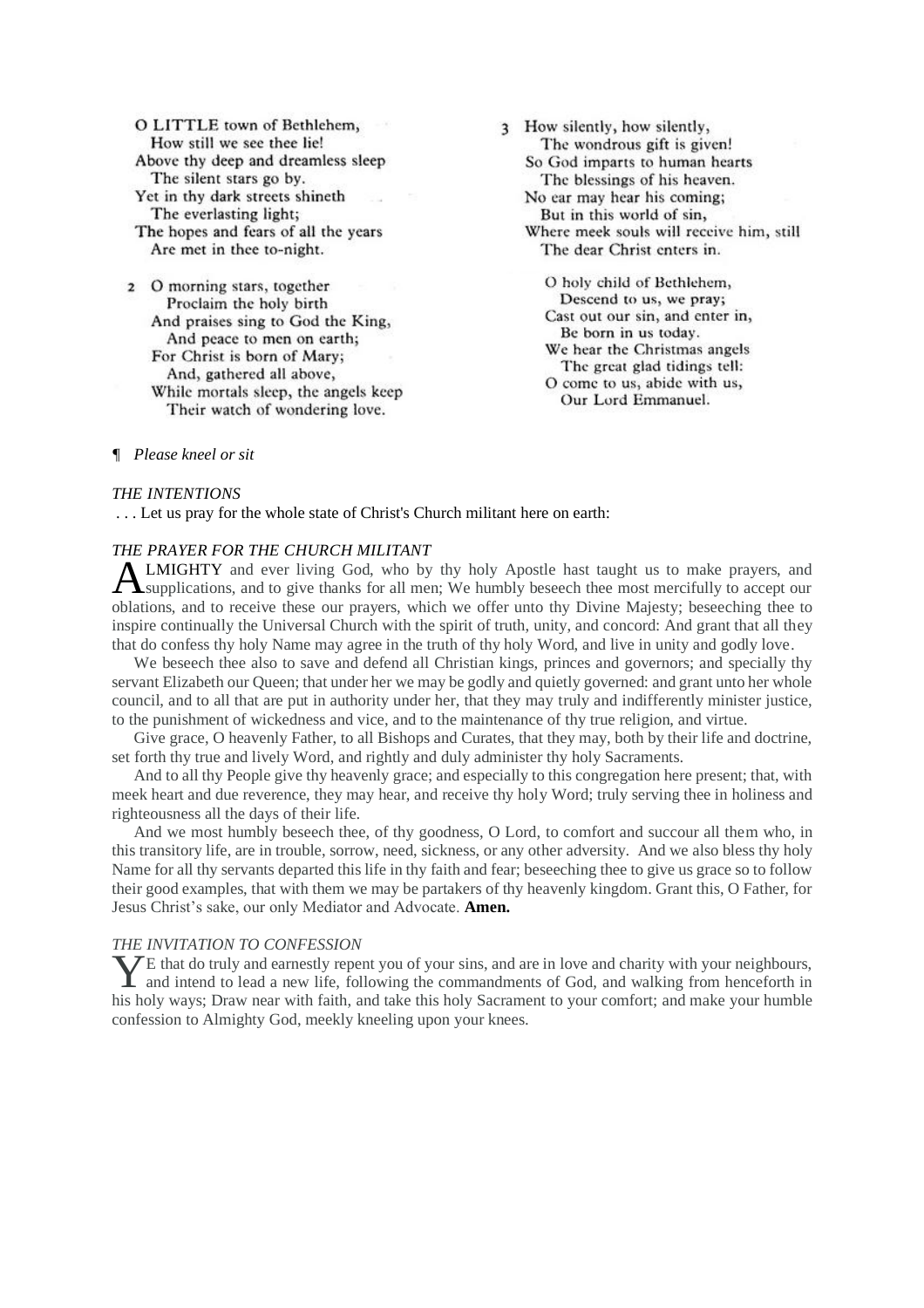# *THE CONFESSION*

LMIGHTY God,

**Father of our Lord Jesus Christ, Maker of all things, Judge of all men; We acknowledge and bewail our manifold sins and wickedness, Which we, from time to time, most grievously have committed, By thought, word, and deed, Against thy Divine Majesty, Provoking most justly thy wrath and indignation against us. We do earnestly repent, And are heartily sorry for these our misdoings; The remembrance of them is grievous unto us; The burden of them is intolerable. Have mercy upon us, Have mercy upon us, most merciful Father; For thy Son our Lord Jesus Christ's sake, Forgive us all that is past; And grant that we may ever hereafter Serve and please thee In newness of life, To the honour and glory of thy Name; Through Jesus Christ our Lord. Amen.**  A

# *THE ABSOLUTION*

LMIGHTY God, our heavenly Father, who of his great mercy hath promised forgiveness of sins to  $\Delta$ all them that with hearty repentance and true faith turn unto him; Have mercy upon you; + pardon and deliver you from all your sins; confirm and strengthen you in all goodness; and bring you to life eternal; through Jesus Christ our Lord. **Amen**. A

# *THE COMFORTABLE WORDS*

Tear what comfortable words our Saviour Christ saith unto all that truly turn to him. COME unto me **Hear** what comfortable words our Saviour Christ saith unto<br>
all that travail and are heavy laden, and I will refresh you.

So God loved the world, that he gave his only-begotten Son, to the end that all that believe in him should not perish, but have everlasting life.

Hear also what Saint Paul saith.

This is a true saying, and worthy of all men to be received, that Christ Jesus came into the world to save sinners.

Hear also what Saint John saith.

If any man sin, we have an Advocate with the Father, Jesus Christ the righteous; and he is the propitiation for our sins.

# *¶ Please stand*

# *THE SURSUM CORDA*

The Lord be with you. **And with thy spirit.** Lift up your hearts. **We lift them up unto the Lord.** Let us give thanks unto our Lord God. **It is meet and right so to do.** 

It is very meet, right, and our bounden duty, that we should at all times, and in all places, give thanks unto thee, O Lord, Holy Father, Almighty, Everlasting God.

BECAUSE thou didst give Jesus Christ thine only Son to be born as at this time for us; who, by the operation of the Holy Ghost, was made very man of the substance of the Virgin Mary his mother; and that without spot of sin, to make us clean from all sin.

Therefore with Angels and Archangels, and with all the company of heaven, we laud and magnify thy glorious Name; evermore praising thee, and singing:

# *THE SANCTUS & BENEDICTUS*

**OLY, holy, holy, Lord God of hosts, heaven and earth are full of thy glory: Glory be to thee, O Lord most High. Amen. + Blessed is he that cometh in the name of the Lord. Hosanna in the highest. H**

*¶ Please sit or kneel*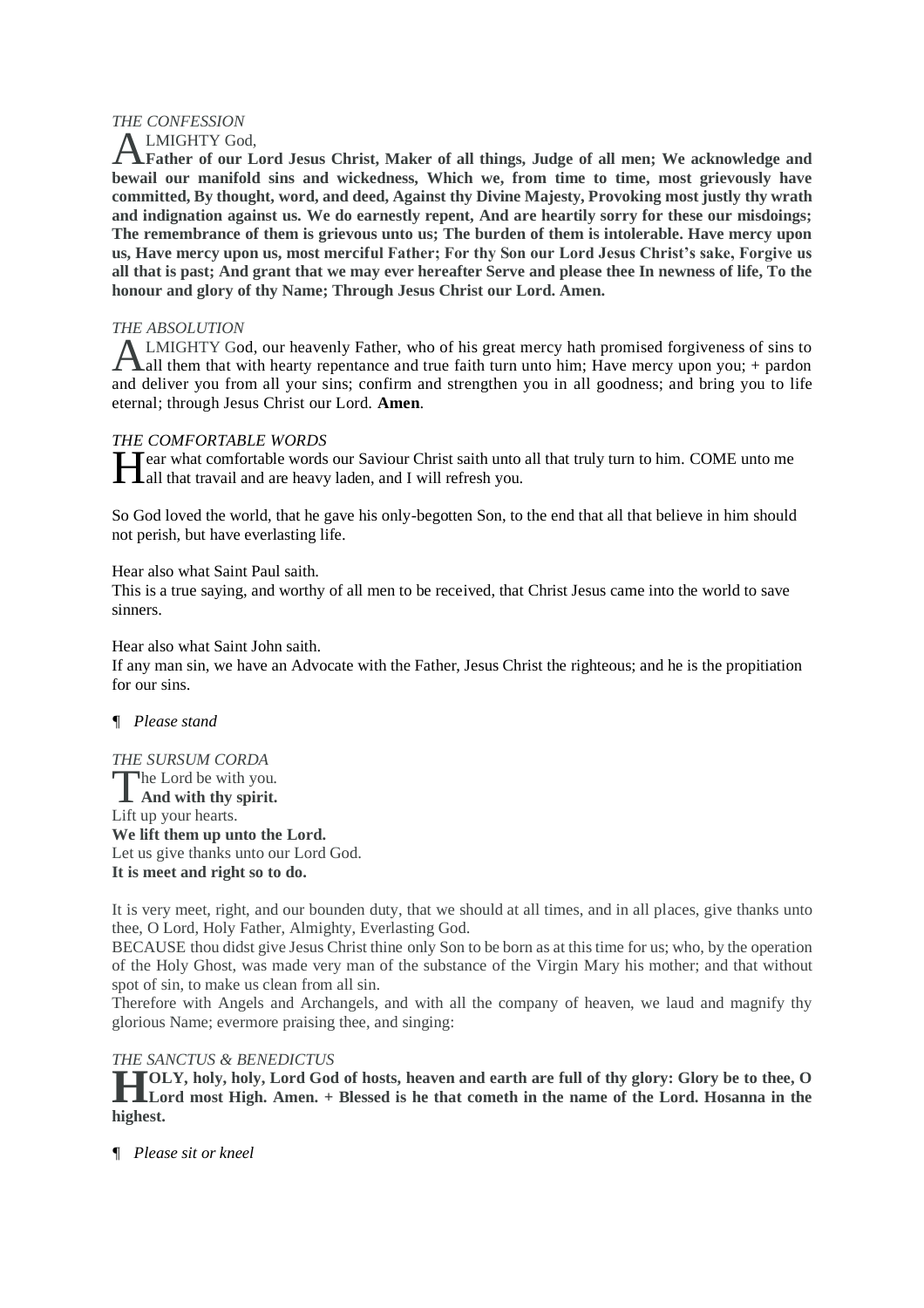# *THE PRAYER OF HUMBLE ACCESS*

W<sup>E do not presume</sup> **to come to this thy Table, O merciful Lord, trusting in our own righteousness, but in thy manifold and great mercies. We are not worthy so much as to gather up the crumbs under thy Table. But thou art the same Lord, whose property is always to have mercy: Grant us therefore, gracious Lord, so to eat the flesh of thy dear Son Jesus Christ, and to drink his blood, that our sinful bodies may be made clean by his body, and our souls washed through his most precious blood, and that we may evermore dwell in him, and he in us. Amen.**

# *THE PRAYER OF CONSECRATION*

LMIGHTY God, our heavenly Father, who of thy tender mercy, didst give thine only Son Jesus Christ ALMIGHTY God, our heavenly Father, who of thy tender mercy, didst give thine only Son Jesus Christ<br>to suffer death upon the Cross for our redemption; who made there (by his one oblation of himself once offered) a full, perfect, and sufficient sacrifice, oblation, and satisfaction, for the sins of the whole world; and did institute, and in his holy Gospel command us to continue, a perpetual memory of that his precious death, until his coming again: Hear us, O merciful Father, we most humbly beseech thee; and grant that by the power of the Holy Spirit, we receiving these thy creatures of bread and wine, according to thy Son our Saviour Jesus Christ's holy institution, in remembrance of his death and passion, may be partakers of his most blessed + Body and Blood: Who, in the same night that he was betrayed, took Bread; and when he had given thanks, he brake it, and gave it to his disciples, saying: *Take, eat, this is my Body, which is given for you; Do this in remembrance of me.* Likewise, after supper, he took the Cup; and, when he had given thanks, he gave it to them, saying: *Drink ye all of this; for this is my Blood of the New Testament, which is shed for you, and for many, for the remission of sins; Do this, as oft as ye shall drink it, in remembrance of me.* **Amen.**

# *THE AGNUS DEI*

**LAMB of God, that takest away the sins of the world, have mercy upon us. O Lamb of God, that O takest away the sins of the world, have mercy upon us. O Lamb of God that takest away the sins of the world, grant us thy peace.** 

# *THE INVITATION TO COMMUNION*

HE Body of our Lord Jesus Christ, which was given for thee, preserve thy body and soul unto THE Body of our Lord Jesus Christ, which was given for thee, preserve thy body and soul unto<br>
everlasting life: Take and eat this in remembrance that Christ died for thee, and feed on him in thy heart by faith with thanksgiving. **Amen.**

#### *THE COMMUNION*

#### *THE LORD'S PRAYER*

**NUR Father,** 

**which art in heaven, hallowed be thy name; thy kingdom come; thy will be done; in earth as it is in heaven. Give us this day our daily bread. And forgive us our trespasses, as we forgive them that trespass against us. And lead us not into temptation; but deliver us from evil. For thine is the kingdom, the power and the glory, for ever and ever. Amen.** O

#### *THE PRAYER OF OBLATION*

LORD and heavenly Father, we thy humble servants entirely desire thy fatherly goodness **OLORD** and heavenly Father, we thy humble servants entirely desire thy fatherly goodness mercifully to accept this our sacrifice of praise and thanksgiving; most humbly beseeching thee to grant, that by the merits and death of thy Son Jesus Christ, and through faith in his blood, we and all thy whole Church may obtain remission of our sins, and all other benefits of his passion. And here we offer and present unto thee, O Lord, ourselves, our souls and bodies, to be a reasonable, holy, and lively sacrifice unto thee; humbly beseeching thee, that all we, who are partakers of this Holy Communion, may be fulfilled with thy grace and heavenly benediction. And although we be unworthy, through our manifold sins, to offer unto thee any sacrifice, yet we beseech thee to accept this our bounden duty and service; not weighing our merits, but pardoning our offences, through Jesus Christ our Lord; by whom, and with whom, in the unity of the Holy Ghost, all honour and glory be unto thee, O Father Almighty, world without end. **Amen**.

*¶ Please stand*